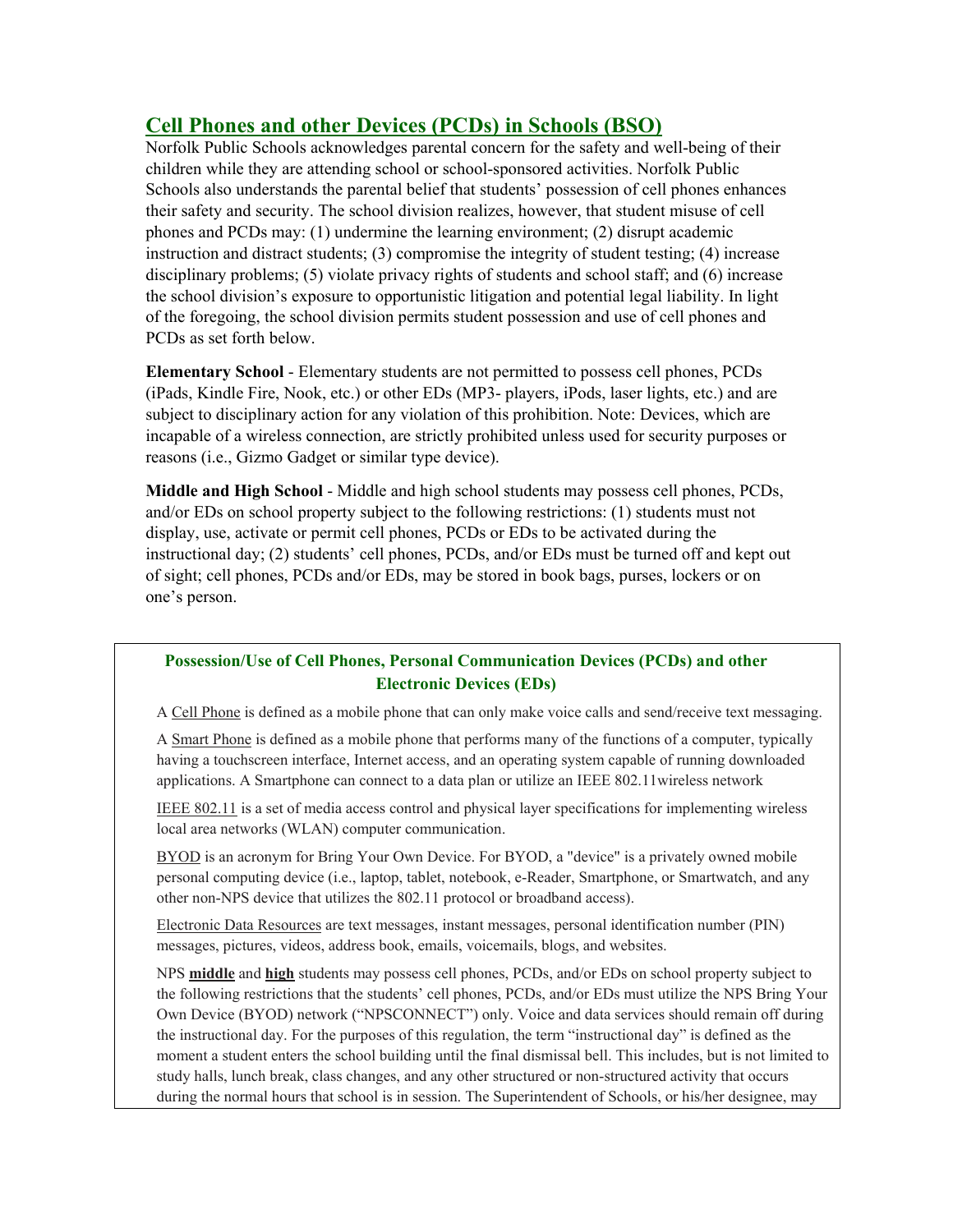authorize building administrators/classroom teachers to allow or disallow students to utilize PCDs for instructional purposes including, but not limited to, the following guidelines:

- 1. All cell phones, PCD's, and EDs must use the NPS BYOD network ("NPSCONNECT") exclusively. Voice and Data services should remain in airplane mode.
- 2. Students are not allowed to establish 3 wireless ad-hoc or peer-to-peer network using his/her cell phone, or PCD, or any other wireless device while on school grounds. This includes, but is not limited to, the use of cell phones or PCDs as a cabled or wireless hotspot.
- 3. Voice, video, and image capture applications may only be used with teacher or administrator permission.
- 4. Sound should be muted unless the teacher or administrator grants permission for use of sound associated with the instructional activities. A teacher or administrator may permit the use of earbuds or other types of headphones.
- 5. The cell phone, PCD, or ED owner is the only person allowed to use the device.
- 6. No division-owned academic or productivity software can be installed on personal devices.
- 7. No student shall use any computer or device to illegally collect any electronic data or disrupt networking services.
- 8. Devices are brought to school at the students' and parents' own risk. In the event that a cell phone, PCD, or ED is lost, stolen, or damaged, Norfolk Public Schools is not responsible for any financial or data loss.
- 9. Violation of school or division policies, local, state, and/or federal laws will result in appropriate disciplinary and/or legal action as specified in the Standards of Student Conduct, School Board policy, as well as by local, state, and/or federal law.
- 10. The school division and school division personnel cannot attempt to repair, correct, troubleshoot, or be responsible for malfunction of personal hardware or software.
- 11. The school division reserves the right to examine cell phones, PCDs, and EDs and search their contents if there is a reason to believe that school division policies or local, state, and/or federal laws have been violated.

### **Charging of Devices**

It is the user's responsibility to bring their device to school charged. Personal devices should be charged and recharged outside of school unless specific permission is granted. Personal devices should be capable of lasting a full day without recharging.

#### **Cell Phones and Sexting**

Sexting is frequently associated with cell phones, although other technologies can be used as well. Cell phones allow for both taking and distributing photos via text messaging. According to the National Center for Missing and Exploited Children (2009), sexting is defined as, "youth writing sexually explicit messages, taking sexually explicit photos of themselves or others in their peer group, and transmitting those photos and/or messages to their peers." The legal consequences of sexting are concerning to students, parents, schools and the community. Producing, storing or sharing lewd or explicit pictures of minors is against the law in Virginia-sections

18.2-374.1 and 18.2-374.1:1 of the Code of Virginia. Students can be charged with felonies for merely possessing such images on their cell phones, sharing them with other students via cell phone, or producing them using their cell phones. Two other laws can be invoked, depending on the circumstances if the sexting involves bullying or harassment, or if the sexting involves an adult (18 years or older) who has solicited images from a child. Sexting is prohibited in Norfolk Public Schools.

### **Use of Cell Phones, PCDs and EDs**

Students may use cell phones, PCDs, and/or EDs (1) during the instructional day in conjunction with the regulations and guidelines set forth above, (2) outside of the school building before and after the instructional day; (2) at outdoor school-sponsored activities; and (3) before, during, and after school activities (indoor or outdoor sports events, club meetings, music events, etc.). Students must make every effort to minimize inconvenience and disruption to others when utilizing these devices at school events. Students may be disciplined for disruptive or inappropriate behavior related to possession or use of the aforementioned devices.